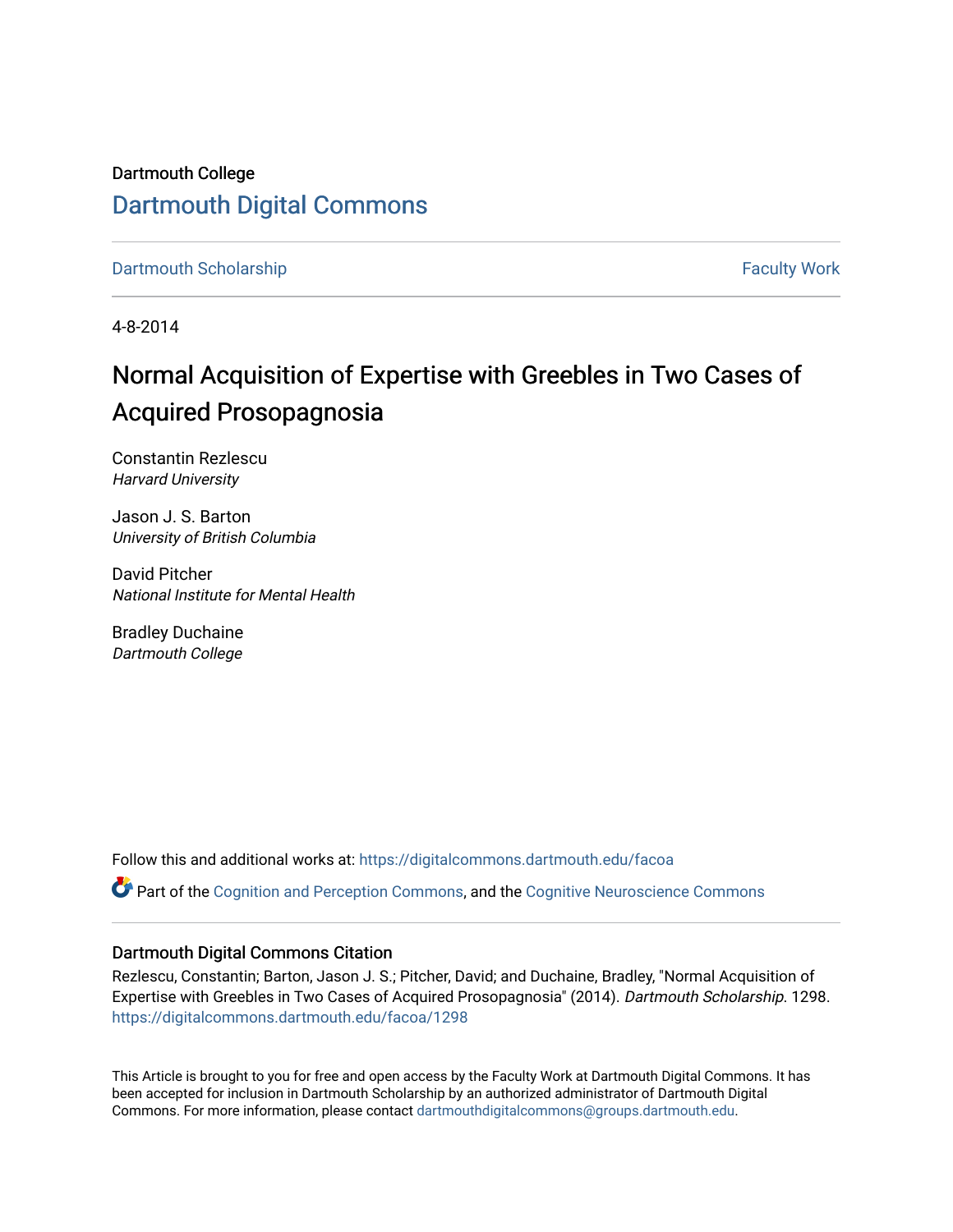

# Normal acquisition of expertise with greebles in two cases of acquired prosopagnosia

Constantin Rezlescu<sup>a,b,1</sup>, Jason J. S. Barton<sup>c,d</sup>, David Pitcher<sup>e</sup>, and Bradley Duchaine<sup>f</sup>

<sup>a</sup>Department of Psychology, Harvard University, Cambridge, MA 02138; <sup>b</sup>Department of Cognitive, Perceptual and Brain Sciences, University College London,<br>London WC1H 0AP, United Kingdom; ʿDivision of Neurology, Departmen of British Columbia, Vancouver, BC, Canada V5Z 3N9; <sup>e</sup>Laboratory of Brain and Cognition, National Institute for Mental Health, Bethesda, MD 20892; and <sup>f</sup> Department of Psychological and Brain Sciences, Dartmouth College, Hanover, NH 03755

Edited by Morris Moscovitch, University of Toronto, Toronto, Canada, and accepted by the Editorial Board February 25, 2014 (received for review September 11, 2013)

Face recognition is generally thought to rely on different neurocognitive mechanisms than most types of objects, but the specificity of these mechanisms is debated. One account suggests the mechanisms are specific to upright faces, whereas the expertise view proposes the mechanisms operate on objects of high withinclass similarity with which an observer has become proficient at rapid individuation. Much of the evidence cited in support of the expertise view comes from laboratory-based training experiments involving computer-generated objects called greebles that are designed to place face-like demands on recognition mechanisms. A fundamental prediction of the expertise hypothesis is that recognition deficits with faces will be accompanied by deficits with objects of expertise. Here we present two cases of acquired prosopagnosia, Herschel and Florence, who violate this prediction: Both show normal performance in a standard greeble training procedure, along with severe deficits on a matched face training procedure. Herschel and Florence also meet several response time criteria that advocates of the expertise view suggest signal successful acquisition of greeble expertise. Furthermore, Herschel's results show that greeble learning can occur without normal functioning of the right fusiform face area, an area proposed to mediate greeble expertise. The marked dissociation between face and greeble expertise undermines greeble-based claims challenging face-specificity and indicates face recognition mechanisms are not necessary for object recognition after laboratorybased training.

Cognitive neuroscientists generally agree that the visual mech-<br>anisms involved in face recognition are different from those involved in most other types of object recognition, but the question of what these mechanisms are specialized for is a longrunning debate. Are the mechanisms specific to faces, or do objects sharing certain properties with faces also engage them?

The expertise hypothesis (1, 2) suggests the mechanisms involved in face processing are also engaged by objects with high within-class similarity for which people have become experts at rapid individuation. Evidence cited in support of this view comes from studies with real-world experts and laboratory-trained experts. Behavioral markers characteristic of face perception have been claimed to occur for the perception of dogs (1), fingerprints (3), handwriting (4), and chess configurations (5) in individuals who are long-time experts with these categories (but see refs. 6–8). Furthermore, brain areas involved in face processing were reported to show a stronger response to bird and car stimuli in participants with expertise for these objects, although it is important to note that areas not selective for faces also showed an elevated response (9–11; see also ref. 12). Realworld expertise, however, is difficult to study because experts are difficult to find, expertise level cannot be experimentally controlled, and the acquisition of face-like expertise with objects has been suggested to take many years (1, 2). To overcome these limitations, advocates of the expertise hypothesis developed an alternative approach in which participants are trained in the laboratory to become experts with "greebles," an artificial class of objects designed to place face-like demands on recognition mechanisms (2, 13). After 7 to 10 sessions of learning to identify individual greebles along with the family or sex of the greebles, most participants become proficient at recognizing greebles and reach the criterion claimed to indicate expertise (2). The greeble training procedure is relatively fast and simple, which makes it an attractive method to investigate the effects of short-term training on object recognition processes. Furthermore, unlike studies of real-world object expertise (1, 7), studies with greebles allow participants to be tested before and after training. Several studies have reported that greeble training elicited perceptual  $(2, 14)$ and neural (15, 16) effects similar to the effects characteristic of face processing (but see refs. 17–18 for contrary evidence with greebles and novel nongreeble objects). Greebles were also found to interfere with the N170 signal, a reliable marker of face mechanisms (19, 20), when presented concurrently with faces, suggesting shared processing (21). Importantly, all these effects were reported after, but not before, training, implying that face perception mechanisms may be recruited by other object categories with which people acquire sufficient expertise.

A fundamental prediction of the expertise hypothesis is that individuals with compromised face recognition (prosopagnosia) should also be impaired at acquiring and applying expertise with other objects such as greebles. Previous studies of greeble learning in prosopagnosics have been performed, but several factors complicated their interpretation. Two acquired cases, SM (22) and LR (23), were unable to develop normal greeble expertise, in line with the prediction of the expertise hypothesis. However, their poor performance may be explained by factors other than a disruption of expertise mechanisms, such as general

#### **Significance**

The leading accounts of face recognition are the face-specific view and the expertise view. The face-specific account claims upright faces are processed by brain mechanisms specialized for faces, whereas the expertise hypothesis claims faces are processed by mechanisms engaged by fine-grained discrimination of the object of expertise. The effects of expertise on visual recognition have been studied in the laboratory using greebles (objects designed to place face-like demands on recognition mechanisms), and behavioral and neural markers characteristic of face processing have been reported for greebles after training. Here we present compelling evidence that performance with greebles does not depend on face recognition mechanisms. Two individuals with acquired prosopagnosia displayed normal greeble learning despite severely impaired face performance. These results support the face-specific account.

Author contributions: C.R. and B.D. designed research; C.R., J.J.S.B., D.P., and B.D. performed research; C.R. and B.D. analyzed data; and C.R. and B.D. wrote the paper. The authors declare no conflict of interest.

This article is a PNAS Direct Submission. M.M. is a guest editor invited by the Editorial Board.

<sup>&</sup>lt;sup>1</sup>To whom correspondence should be addressed. E-mail: [rezlescu@gmail.com](mailto:rezlescu@gmail.com).

This article contains supporting information online at [www.pnas.org/lookup/suppl/doi:10.](http://www.pnas.org/lookup/suppl/doi:10.1073/pnas.1317125111/-/DCSupplemental) [1073/pnas.1317125111/-/DCSupplemental](http://www.pnas.org/lookup/suppl/doi:10.1073/pnas.1317125111/-/DCSupplemental).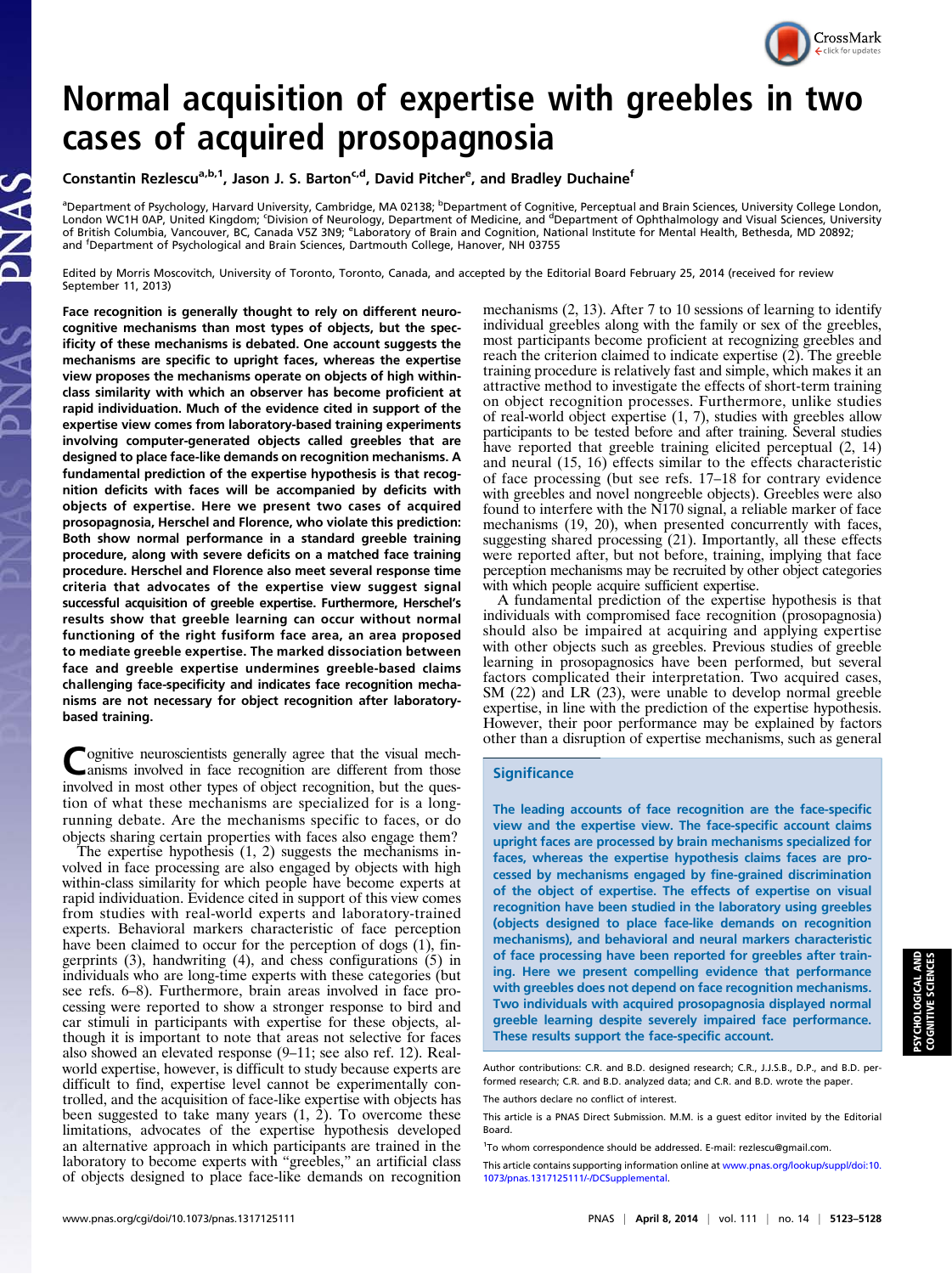object recognition deficits in the case of SM (24) or difficulty in learning the individual greeble names in the case of LR (23). Consistent with this interpretation, both cases were impaired in greeble recognition from the beginning of training, when neither patients nor controls are greeble experts. Participants with deficits limited to mechanisms necessary for expert processing would be expected to perform normally in early sessions but show deficits in later sessions after control participants have acquired expertise. Edward, a developmental prosopagnosic with normal object recognition, performed as well as controls in greeble training (25), but his performance with greebles was not contrasted with performance on a parallel face training paradigm, so it is not clear that the greeble training procedure would have elicited deficits in Edward if faces were used.

Here we test whether two prosopagnosics, Florence and Herschel, are impaired in a standard greeble training procedure in a manner that avoids previous limitations. First, their normal performance in the first sessions with greebles (when everyone is a greeble novice) ensured the prosopagnosic and control participants started on equal footing and provided assurance that nonexpertise-related factors would not affect the prosopagnosics' performance in later sessions. Second, to ensure the training procedure elicited impaired performance in Florence and Herschel when faces were used rather than greebles, we also created a similar procedure with computer-generated faces that was matched for difficulty with the greeble training. The training routine in the current study was very similar to that used in prior greeble studies (16, 25–27), including the most recent study, in which a prosopagnosic participant was tested by advocates of the expertise view (23). It involved eight sessions during which participants progressively learned to identify greebles at the individual and family level (or learned to identify faces at the individual level). Normal greeble learning by Florence and/or Herschel would be compelling evidence that the acquisition of expertise in the greeble task (or whatever is needed for successful performance) does not depend on the same mechanisms used for face perception, whereas normal performance in early sessions

followed by impaired performance in later sessions would provide support that greeble experts depend on the same mechanisms for faces and greebles.

#### Results

Florence and Herschel showed learning profiles comparable to controls for the greebles, but not for the faces throughout the training procedures (Fig. 1). To compare performance within and between participants, we computed an average percentage correct score for the naming trials and an average percentage correct score for the verification trials in the criterion phase (last four sessions) after all individual greebles (or faces) were introduced. Because participants are expected to become experts during the later sessions, this is also where the expertise hypothesis predicts a dissociation in greeble performance between controls and prosopagnosics. Each of the criterion phase sessions had 60 individual naming trials and 60 family verification and 60 individual verification trials. Naming trials included 40 learned and 20 unlearned stimuli, and participants were informed of these base rates. For verification trials, the chance level was 50% (i.e., labels and greebles matched in half of the trials). Differences between prosopagnosics and controls were evaluated for statistical significance using Crawford's modified  $t$  test for single case studies (28).

**Controls' Accuracy.** Paired samples  $t$  tests showed that Florence's control group did better with faces than greebles at both naming (78.0% vs. 70.3%;  $P = 0.045$ ) and verification (91.5% vs. 87.2%;  $\dot{P} = 0.002$ ). No significant differences in performance with faces or greebles were found with Herschel's control group at either naming (88.5% and 87.8%, respectively;  $P = 0.784$ ) or verification (96.9% and 95.8%, respectively;  $P = 0.115$ ). The fact that older controls' performance with greebles approached that with faces might be a result of the different training order (older controls completed the greeble training last). Note that the increased greeble performance of the older controls raises the threshold for Herschel to be considered normal at greeble learning.

50%

5



 $\overline{c}$ 3  $\overline{4}$  $\sqrt{5}$  $\overline{6}$  $\overline{7}$ 



50%

• Florence O F32 O F27 O M28 O F30 ← F30 C F29

 $\overline{4}$ 5

Se

Session

5

6

Fig. 1. Individual scores during the greeble and face training procedures (criterion sessions are shaded). Herschel and Florence were severely impaired at learning faces but showed normal learning of greebles. The naming scores were scaled to reflect the varying difficulty of each session, corresponding to the total number of individuals learned up to that point (participants were tested on five individuals in session 1, 10 in session 2, 15 in session 3, and 20 thereafter). The naming conventions for controls reflect sex (M/F) and age. Each prosopagnosic was compared with his/her age-matched control group. Because of technical problems, F53's results for session 1 faces and session 2 greebles were not recorded. For illustration purposes, values for the missing sessions were assumed to be the same as the results for the previous session (faces session 1) or the average of the previous and next sessions (greebles session 2).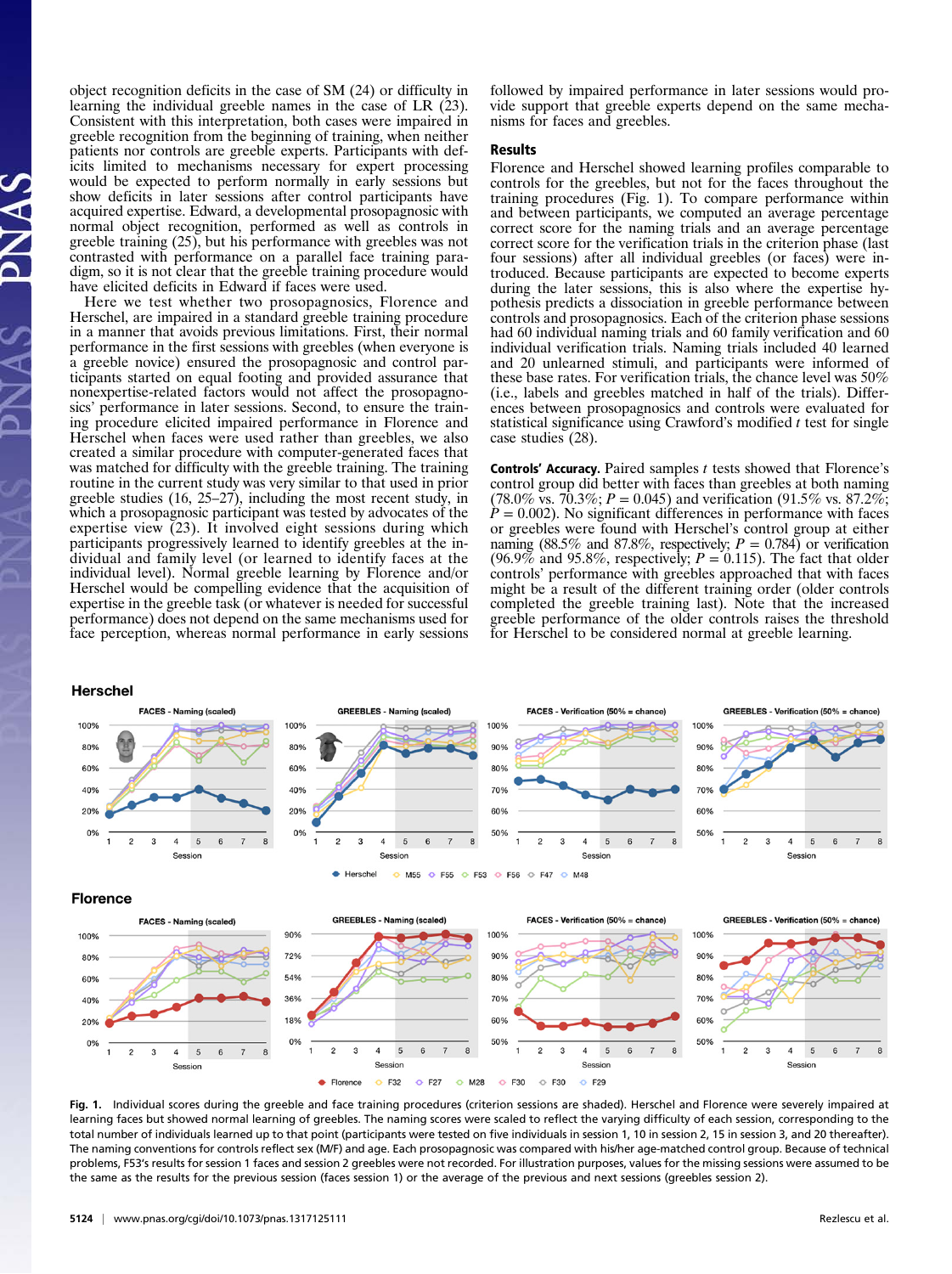#### Table 1. Average accuracy and response times in the criterion phase (last four sessions)

| Stimuli  | Task                                             | Accuracy, %                            |                      |                         |                                      |                      |                         | Response time, ms                     |                     |                         |                                        |                      |                         |
|----------|--------------------------------------------------|----------------------------------------|----------------------|-------------------------|--------------------------------------|----------------------|-------------------------|---------------------------------------|---------------------|-------------------------|----------------------------------------|----------------------|-------------------------|
|          |                                                  | Young<br>controls<br>M(SD)             | Florence             |                         | Old<br>controls                      | Herschel             |                         | Young<br>controls                     | Florence            |                         | Old<br>controls                        | Herschel             |                         |
|          |                                                  |                                        | Score                | P                       | M(SD)                                | Score                | P                       | M(SD)                                 | Score               | P                       | M(SD)                                  | Score                | P                       |
| Faces    | Naming<br>Verification                           | 78.0 (7.8)<br>91.5(3.1)                | 41.3<br>58.3         | 0.007<br>< 0.001        | 88.5(9.1)<br>96.9(2.7)               | 29.6<br>68.3         | 0.002<br>< 0.001        | 1747 (121)<br>938 (61)                | 4441<br>2534        | < 0.001<br>< 0.001      | 2307 (699)<br>1491 (381)               | 6560<br>2978         | 0.002<br>0.015          |
| Greebles | Naming<br>Verification<br>Verification<br>family | 70.3 (10.9)<br>87.2 (3.6)<br>90.7(7.3) | 87.9<br>97.1<br>96.7 | 0.195<br>0.052<br>0.481 | 87.8(6.0)<br>95.8(2.1)<br>95.3 (7.9) | 75.4<br>90.8<br>96.7 | 0.114<br>0.079<br>0.876 | 1619 (158)<br>1017 (194)<br>814 (153) | 2128<br>1241<br>890 | 0.030<br>0.334<br>0.663 | 2074 (607)<br>1480 (527)<br>1288 (801) | 3428<br>1882<br>1690 | 0.094<br>0.512<br>0.661 |

P values were calculated using Crawford's t test for single case studies (28). Significant differences are in bold.

Prosopagnosic Accuracy. As expected, Florence and Herschel had severe difficulties learning faces (Fig. 1). Florence responded correctly on only 41% of the naming trials and 58% of the verification trials. Herschel scored 30% for naming and 68% for verification. All scores were substantially lower than their respective controls' average scores (Table 1).

In contrast to their performance with faces, both Florence and Herschel showed greeble learning curves comparable to those of controls (Fig. 1). Florence's average performance in the criterion phase, after all 20 greebles and their families were learned, was 88% for naming, 97% for verification individual, and 97% for verification family. Herschel's average scores were 75%, 91%, and 97%, respectively. These scores were not significantly different from controls (Table 1).

The dissociation between the impaired face learning and the normal greeble learning for Florence and Herschel was further confirmed by the Bayesian Standardized Difference Test (29), which estimates the percentage of the control population exhibiting a more extreme difference between two tasks than a patient. For naming and verification, for both Florence and Herschel, these estimates were below 0.01%.

Response Times. To check whether their normal accuracy with greebles could be explained by speed–accuracy tradeoffs, we compared Florence and Herschel's response times (RTs) with controls' RTs. For each participant, session, and trial type (individual naming, individual verification, and family verification), we computed a mean RT for "hit" trials (23). Means were computed after excluding trials with RTs more than two SDs from the mean to remove outliers and prevent statistical equivalence resulting from high variability (between 3% and 8% of trials were excluded per participant). For the criterion phase (sessions 5–8), Herschel's average RTs were comparable with those of controls in all conditions. Florence was slower than controls in the greeble naming trials but was normal in both types of verification trials (see Table 1 for RT data and statistical results). Note that naming RTs are generally slower than verification RTs and have limited informational value because participants need to find one key among 21 alternatives, and therefore they reflect more than perceptual differences between participants.

In the face-learning task, Florence and Herschel were significantly slower than controls for both verification and naming trials (Table 1). Furthermore, the differences between RTs in face trials and RTs in greeble trials were significantly larger for Florence and Herschel than for controls on both naming and verification (all  $P < 0.001$ , using the Bayesian Standardized Difference Test) (29).

Expertise Criterion. According to advocates of the expertise hypothesis (2), participants undergoing greeble training should be considered greeble experts when average RTs for hit trials at individual-level recognition become comparable (i.e., not statistically different) to average RTs for hit trials at family-level recognition. Although we discuss our strong reservations about the value of this criterion or variations on it in the discussion (see also ref. 30), both prosopagnosics met this criterion. Herschel reached it in sessions 6, 7, and 8 ( $P = 0.748$ ,  $P = 0.946$ , and  $P =$ 0.469), whereas Florence reached the criterion in the final session ( $P = 0.113$ ; Fig. 2). As an additional criterion for expertise, Gauthier and colleagues recently (23) recommended adding the constraint that the difference between individual- and familylevel response times should be lower than 95 ms (corresponding to a 95% interval of response times differences from a previous greeble study). Herschel's RTs satisfied this criterion in sessions 6 and 7 (54 ms and −16 ms, respectively). Florence did not meet this criterion; however, we note that three young controls and four older controls did not meet this criterion either.

#### Discussion

Our results demonstrate a marked dissociation between greeble learning and face learning. It has been suggested that Greeble recognition after training engages the same mechanisms used for face processing  $(2, 15, 2\bar{1})$ , which predicts lesions disrupting face recognition will also disrupt greeble recognition after training. However, two acquired prosopagnosics showed normal performance in a standard greeble training procedure while exhibiting severe impairments with a comparable face task. Both Herschel and Florence also showed response time effects that are putative markers of greeble expertise.<sup>†</sup> Herschel was as fast as controls and fulfilled both expertise criteria. Florence was as fast as controls on greeble verification trials, although she was slightly slower on naming trials (but still significantly faster than on face naming trials) and did not achieve the more stringent expertise criterion. However, Florence's accuracy for both naming and verification was better than the control average. Her successful learning of greebles is interesting considering she shows deficits with learning exemplars from other object classes [\(Table S1](http://www.pnas.org/lookup/suppl/doi:10.1073/pnas.1317125111/-/DCSupplemental/pnas.201317125SI.pdf?targetid=nameddest=ST1)), raising the possibility that different mechanisms are used to process different nonface object classes at the within-category level. If distinct mechanisms are engaged by nonexpert object classes, expertise acquired with one class (i.e., greebles) may not be informative about expertise acquired with other classes (e.g., faces, cars).

Implications for the Specificity of the Mechanisms Used for Face Recognition. Substantial evidence suggests faces are processed by mechanisms that are not involved in the recognition of most other objects (19, 30–35), but whether these mechanisms are

<sup>&</sup>lt;sup>+</sup>Although it has been suggested that the response time comparison in the verification trials is the critical measure of expertise, we have empirical and theoretical concerns about it. In one of the first papers involving greebles (13), of 12 subjects, two met the expertise criterion in the fourth session, two in the third session, one in the second session, and one in the first session. In another influential paper (26), of the five controls, two met the expertise criterion in the first session and another two in the second session. Thus, many subjects achieve the criterion after very little training. In addition, regardless of the object classes used, response time with the two types of verification will depend on the amount of practice with each type and on the similarity between individuals and between families. Thus, because this criterion is strongly influenced by the parameters of the experiment, it is a questionable measure of a qualitative shift in recognition processes.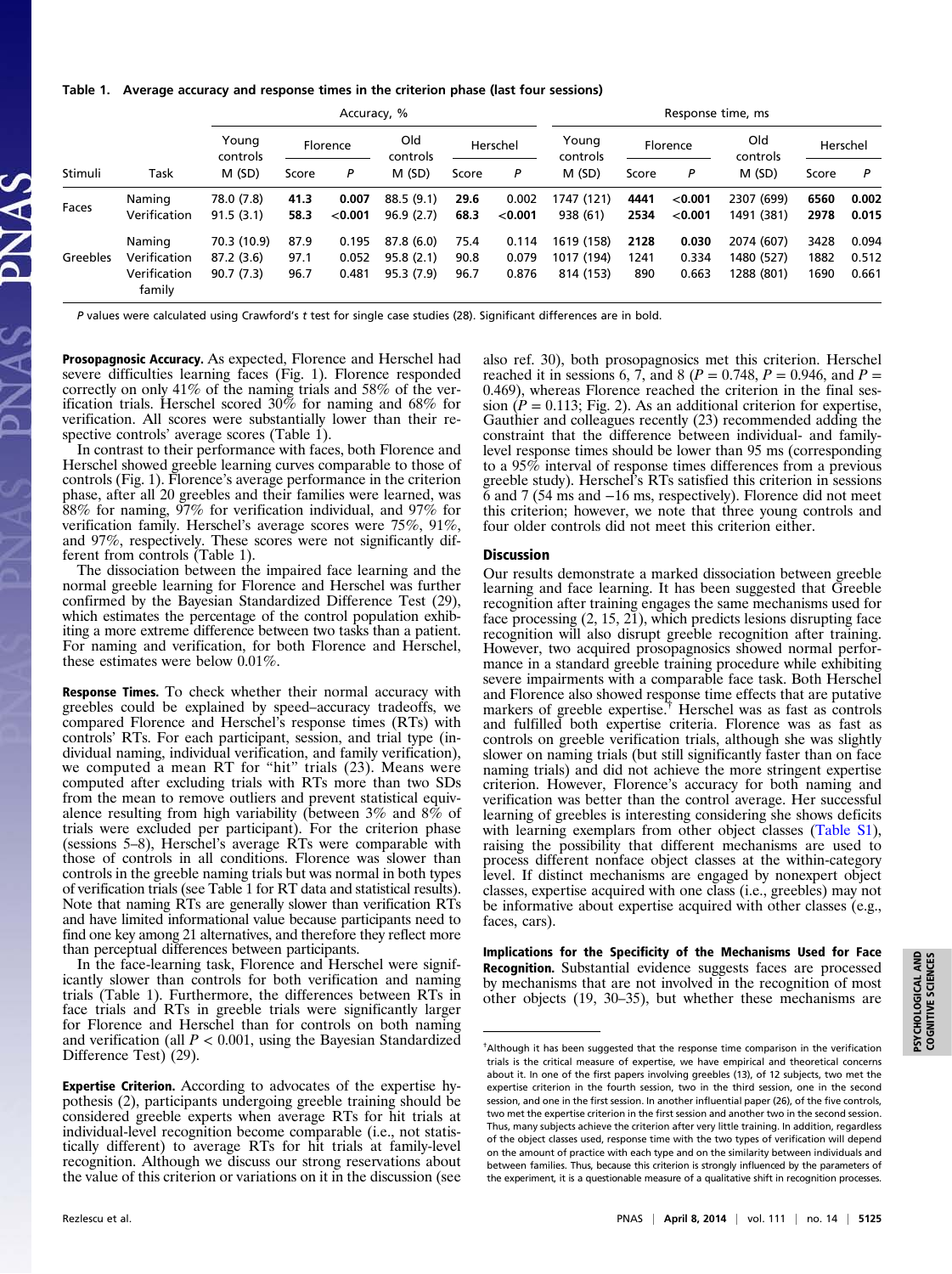Hersche



Fig. 2. Response times during the greeble training procedure (criterion sessions are shaded). Herschel and Florence's displayed comparable RTs to their age-matched control groups, indicating that normal greeble learning cannot be explained by speed–accuracy tradeoffs. In addition, in three (Herschel) and one (Florence) of the final four sessions, there were no significant differences between individual and family verification RTs. According to Gauthier and Tarr (2), the absence of a difference indicates that Herschel and Florence were greeble experts. The green ticks mark sessions where the absolute difference between individual and family level hit trials was below 95 ms, the most stringent expertise criterion (23). Herschel achieved this criterion twice, whereas Florence did not reach it. Three young controls and four old controls did not meet this criterion either. ns, difference not significant.

face-specific or operate on other object classes as well remains a matter of debate. One influential alternative to the facespecific account is that these mechanisms contribute to individuation of objects with which observers have become experts (1). The greeble training program was designed to study the acquisition of expertise in the laboratory (2, 23, 26). Although several reviews have disputed the interpretation of the behavioral and neural results by the expertise advocates (6, 36-38; see also Implications for the Expertise Hypothesis and for the Greeble Training Program), greeble training is said to cause a shift in how participants process greebles. Participants putatively shift from a feature-based approach to a more holistic process, similar to the holistic processes applied to upright faces (33, 34), which in turn leads to face-like perceptual effects (2, 14). Also consistent with this expertise view, training has been reported to lead to increased activation to greebles alone (15) and to a reduced response to faces presented simultaneously with greebles (21) in face-linked neural markers. However, our findings challenge the main claim of the expertise hypothesis. Together, Herschel's and Florence's results indicate that intact face mechanisms are not required for building greeble expertise and bolster the evidence supporting the face-specific account.

Herschel's normal performance with greebles is also theoretically interesting, given claims that the fusiform face area (FFA) is the locus of mechanisms mediating general visual expertise (9, 10, 15; but see refs. 17–18). Although Herschel still shows a right and a left FFA, these areas exhibit reduced face-selectivity relative to healthy controls, and his right FFA size is severely reduced (39). Previous discussions of the role of FFA for expertise would predict that this would interfere with the acquisition of greeble expertise. Contrary to this prediction, Herschel's normal greeble learning suggests greeble expertise is not dependent on a typically functioning FFA. It is possible that reduced functioning of the right FFA may suffice for greeble learning, but several previous studies failed to find a correlation between activation in the FFA and expertise level with novel objects (17, 18, 40, 41) or real objects (12), suggesting that acquisition of expertise does not depend on the FFA. In two of these studies (18, 41), changes associated with the acquisition of expertise occurred in the lateral occipital complex, a region implicated in object processing that appears to be normal in Herschel (39).

We believe the previous findings linking expert greeble processing to neural areas implicated in face processing can be explained by other factors. Thus, in one study (15) the selected region of interest most likely extended beyond standardly defined FFA into adjacent areas involved in object processing, and these object areas have been found to be more strongly activated by objects of expertise (18, 41). In another study (16), the reported face-like delayed and enhanced N170 to inverted greebles in greeble experts was much smaller than for faces and left-lateralized (in contrast with face effects that occurred in both hemispheres). A second study from the same group (21) reported a selective decrease in the N170 signal to faces when processed concurrently with greebles in greeble experts. However, a general problem with event-related potentials recorded on the human scalp is source localization, which makes it difficult to determine whether the reported effects involve face-selective regions or other regions.

#### Implications for the Expertise Hypothesis and for the Greeble Training

**Program.** In interpreting our results, it is important to distinguish between two separate claims made by advocates of the greeble framework. First is a "methods claim," arguing that greeble training can lead to expertise with a novel object class. Second is an "expertise claim," suggesting that expertise with a novel object class depends on the same processes as expertise with faces. The dissociations we find indicate that at least one of these hypotheses must be false.

If the methods claim is true, our results imply that greeble expertise and face expertise rely on separate mechanisms; that is, the expertise claim is false. If the expertise claim is true, that is, the same mechanisms mediate object and face expertise, the methods claim must be false because our results show that the presumed common expertise mechanisms (damaged in our prosopagnosics) are not needed for successful completion of the greeble training.

In the case that the methods claim is false (i.e., the greeble method is not a suitable probe of object expertise at a level that parallels face expertise), our findings leave open the possibility that category-general expertise mechanisms are important for the recognition of both faces and real-world objects of expertise. One potentially important point of difference between expertise generated in the laboratory and real-world expertise is the time scale of acquisition. The 5–10 h of practice with greebles is quite different from the amount of experience that has been suggested to lead to real-world expertise  $(1, 42)$ , and this limited practice may explain why, despite many studies, very few results suggest training leads greebles to be processed in a face-like manner (see ref. 43 for experiments with another novel stimulus class).

The evidence that extensive real-world experience with particular object classes leads to face-like object recognition is stronger, but is also weak (see refs. 6 and 36 for reviews). The finding that dog show judges show face-sized inversion effects provided important impetus for the expertise view, but an attempted replication and extension of it failed to find any behavioral effects suggesting dog experts process dogs in a face-like manner (7). Experts with a number of other stimulus classes (cars, biological cells) have also not shown behavioral indicators of face-like processing (8). Neural evidence also provides mixed support. Rossion and colleagues replicated the N170 interference effect initially found for greebles (21) in a subsequent study with car experts (44). Furthermore, Gauthier and colleagues reported increased activation to cars and birds in the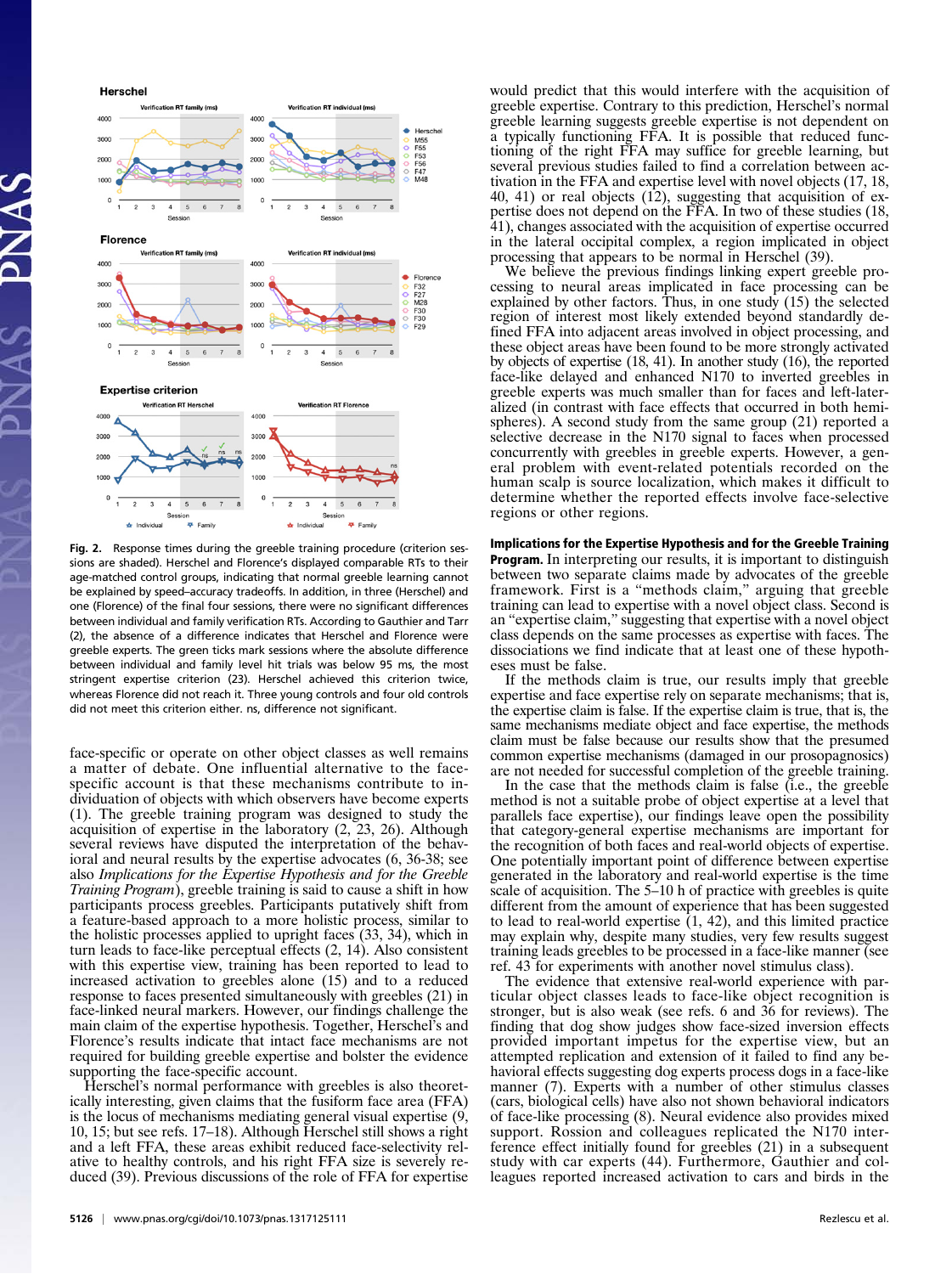right FFA in line with behavioral expertise (9), and the effect was replicated by Xu (11); however, the effects were also present outside face-selective areas in both studies, raising the possibility that the increase resulted from enhanced attention to objects of expertise. More recently, a correlation of FFA activation with behavioral expertise was shown for cars in a high-resolution functional MRI study (10). However, there is also considerable neural evidence against a common mechanism for faces and other real-world objects of expertise. A recent study investigating the effects of long-term expertise on gray matter structure found significant and selective changes restricted to the prefrontal cortex (45). Results from neuropsychological studies suggest face processing may dissociate from long-term object expertise. After brain lesions causing prosopagnosia, WJ acquired a flock of sheep and became capable of recognizing sheep faces better than normal controls and scored best among a group of sheep farmers (46), whereas RM retained his superior ability to recognize car makes and models (47). Florence and another acquired prosopagnosic could successfully discriminate bodies, a category that generates substantial inversion effects and is relatively wellmatched to faces in terms of visual exposure and perceptual experience (48). Conversely, several brain-damaged individuals lost the ability to recognize classes of nonface objects that they had an intense interest in, but their face recognition remained normal (e.g., CK in ref. 49; MX in ref. 50).

Our results are also inconsistent with a criticism of greeble studies. It has been suggested that the greeble part configuration (two features above one feature above another feature) is so similar to the face configuration that face perception mechanisms are activated by them  $(27, 37)$ . This activation of the face system then causes greeble processing to show the cognitive and neural hallmarks seen for face processing. Normal greeble performance in the two acquired prosopagnosics, however, indicates that their visual systems did not treat the greebles as faces. This finding complements results from CK, an object agnosic who can recognize faces; CK was severely impaired with greebles despite his intact face recognition (51). Herschel, Florence, and CK's dissociation, however, does not rule out the possibility that some participants treat the greebles as faces because of their similarity (27).

#### Conclusion

Our study shows normal greeble learning by two acquired prosopagnosics, providing straightforward evidence that face and greeble recognition rely on different mechanisms. This finding is consistent with the view that faces are processed by mechanisms specialized for faces rather than objects of expertise. Although the current study does not directly address the possibility that real objects of expertise and faces depend on common expertise mechanisms, it compellingly demonstrates that the mechanisms used for face processing are not necessary for normal performance in greeble training, and it undermines interpretations of previous greeble-based results used to support the expertise hypothesis.

#### Materials and Methods

Prosopagnosic Participants. Herschel is a right-handed British male with a degree in astronomy who runs a research laboratory. He was 55 y old at the time of testing (born 1956). In 2008, after two strokes that lesioned his occipitotemporal cortex (primarily in the right hemisphere) and right hippocampus [\(Fig. S1](http://www.pnas.org/lookup/suppl/doi:10.1073/pnas.1317125111/-/DCSupplemental/pnas.201317125SI.pdf?targetid=nameddest=SF1)), he lost the upper left visual field and a large part of his upper right visual field and became severely prosopagnosic. All core face areas (the FFA, occipital face area, and face area in posterior superior temporal sulcus) were found bilaterally (except left occipital face area, which could not be identified), using a contrast of dynamic faces greater than dynamic objects (52). These face-selective areas, however, showed lower percentage signal changes to faces in Herschel than in controls (39). In addition, Herschel's right FFA consisted of only nine voxels, whereas controls averaged 69.3 voxels and ranged from 32 to 117 voxels (statistical threshold,  $P = 10^{-4}$  uncorrected). Herschel's activation to objects in the lateral occipital cortex bilaterally was normal (see ref. 39 for functional MRI details and neuropsychological assessment).

Florence is a right-handed female nurse from Canada who was 29 y old at the time of testing (born 1982). She was described in previous studies as R-AT1 (53–54). In 2006, she became prosopagnosic after a resection of her right amygdala and right hippocampus to control epilepsy. Neuropsychological assessment and functional MRI were conducted in 2007 (see ref. 54 for details). Florence performed normally on a battery of cognitive and low-level visual tests. Despite her face impairments, a static face localizer (activation to faces minus activation to objects) revealed face activation bilaterally in all core face-selective areas: FFA, occipital face area, and face area in posterior superior temporal sulcus. In 2008, she underwent a second operation that removed most of her right anterior temporal lobe, sparing the areas previously found to be face-selective ([Fig. S1](http://www.pnas.org/lookup/suppl/doi:10.1073/pnas.1317125111/-/DCSupplemental/pnas.201317125SI.pdf?targetid=nameddest=SF1)). Florence has noted no visual changes since her second surgery, and her normal performance on tasks described here suggests her early visual processes were unaffected by the second procedure.

Test results confirming Florence and Herschel's prosopagnosia are summarized in [Table S1.](http://www.pnas.org/lookup/suppl/doi:10.1073/pnas.1317125111/-/DCSupplemental/pnas.201317125SI.pdf?targetid=nameddest=ST1) In addition to deficits in face perception and face memory, Florence shows mixed performance with within-class object matching and recognition. Herschel's impairments with within-class discrimination, however, are restricted to faces. In addition, in a previous paper (39), we reported his normal performance with basic-level recognition of objects presented for 50 ms (with the exception of mammals). He had difficulties recognizing severely degraded objects and words in visual closure tests, but the origin of this deficit may involve mechanisms such as object segmentation that are not taxed by the greeble and face tasks.

Control Participants. Two control groups consisted of six participants each. The first group was age-matched to Florence (mean age, 29.3 y; age range, 27–32 y; five women), and the second group was age-matched to Herschel (mean age, 52.3 y; age range, 47–56 y; four women).

Stimuli. Greeble stimuli were selected from those used in the original study (2). Similar to faces, greebles have a common first-order configuration (Fig. 3). They can be identified at the family level on the basis of their overall shape and at the individual level on the basis of the sizes and shapes of their parts. The face stimuli (Fig. 3) were selected from a large set of computergenerated male faces produced by Facegen (Singular Inversions), according to a pixel-based similarity matrix (i.e., highly similar faces were preferred).

Procedure. The greeble training procedure closely followed procedures used in previous studies (23, 25, 26). We asked participants to complete eight training sessions, one per day, on consecutive days (one control participant had a 1-d break between two sessions), with the goal of learning to identify greebles at the individual and family level. Consistent with previous terminology (23), the training included a "learning phase" (first four sessions) and a "criterion phase" (last four sessions). The five greeble families were introduced in the first session and probed for learning/recognition throughout the procedure (six exemplars per family). Twenty greebles identified at the individual level (four from each family) were introduced gradually during the learning phase (five new greebles per session). Families had four-letter names each starting with a different vowel, and individual greebles had four-letter names each starting with a different consonant. Participants learned the greebles in several different types of trials. In inspect trials,



Fig. 3. Ten of the 20 greebles and faces learned during the experiments. Individual greebles belong to one of five families (in parentheses) and could be identified at the individual level and at the family level. Faces were identified only at the individual level. Faces and greebles had abstract four-letter names starting with a consonant (family names started with a vowel).